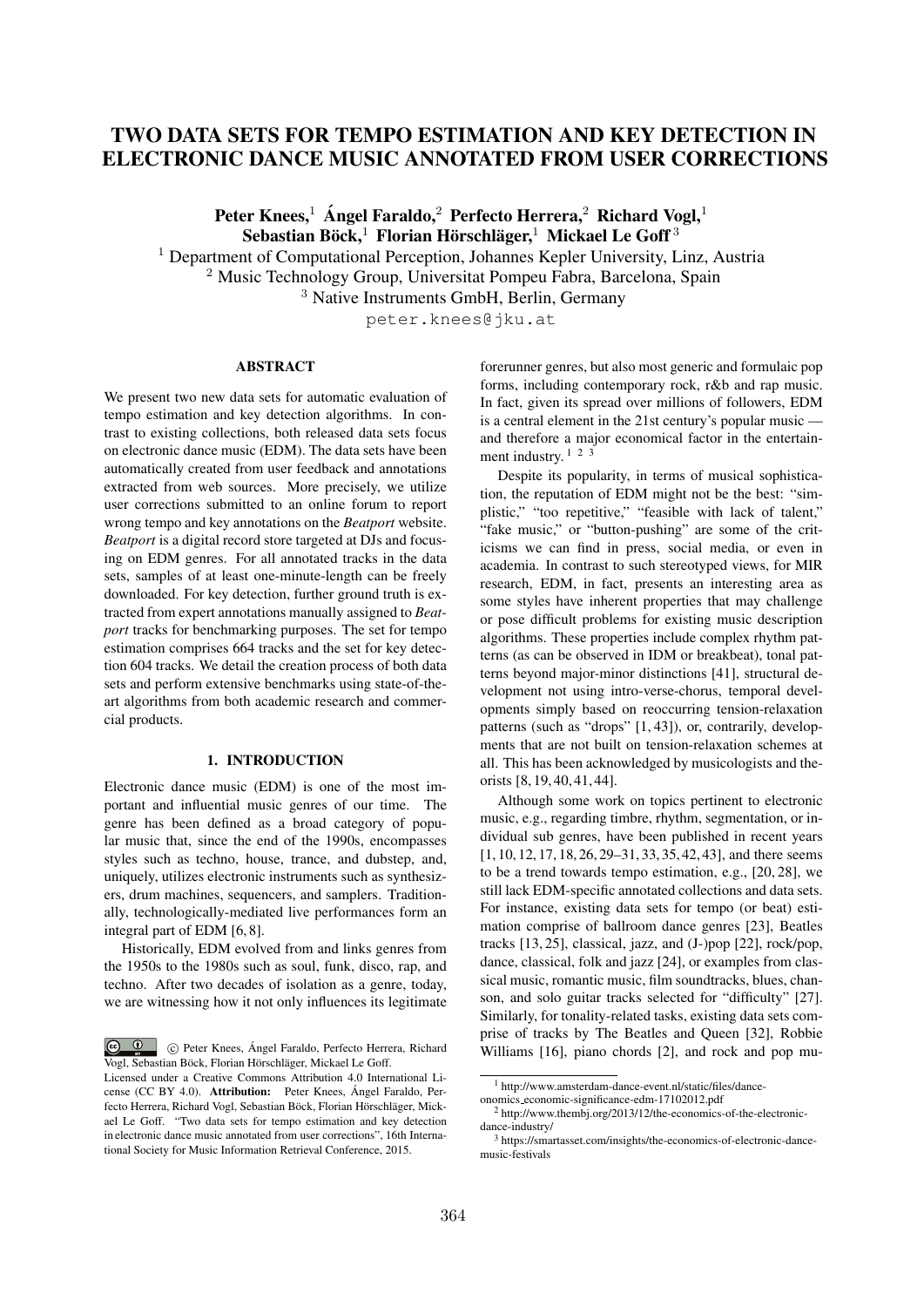sic [7, 15]. Other data sets used in MIR research that contain electronic dance music or other types of electronic music, such as the Million Song Dataset [3], the MediaEval 2014 Crowdsourcing Task data set,<sup>4</sup> or the art-oriented UbuWeb corpus [11], lack human annotations of tempo and key, among others.

In this paper, we want to address this lack of EDM data sets for MIR research. To this end, we propose two data sets – one for the task of tempo estimation and one for the task of key detection. In contrast to existing collections, both released data sets focus on electronic dance music. Since labeling a corpus manually is a labor-intense task, we follow another strategy to obtain human ground truth annotations for tracks from an digital online record store focusing on EDM, namely *Beatport*. <sup>5</sup> As tempo and key information given by the retailer are imperfect, users were encouraged to give feedback on spotted incorrect data using a dedicated online forum. We describe this forum in Section 2. We extract the contained information using regular expressions and knowledge-based filtering in order to obtain user-based annotations for the corresponding tracks (Section 3). In Section 4, we present some descriptive statistics on the extracted ground truth. Section 5 reports on benchmarking results obtained using a variety of academic and commercial algorithms on the two new data sets. We conclude this paper by discussing the modalities of making this data set available to the research community and by drawing conclusions in Section 6.

# 2. BEATPORT USER FORUM

*Beatport* is a US- and Germany-based online music store targeted at DJs and music producers. In comparison to standard music web stores, it emphasizes additional meta-data relevant for DJs, such as tempo, key, and style, as well as information on record label, release information, version, and remixing artists, making it an interesting source for MIR research. Meta-data associated with a track can be easily extracted in JSON format from the source code of the corresponding web page. This meta-data also contains links to the listening snippets of the tracks, which are typically between 60 and 120 seconds long.

An important observation is that tempo and key information provided on the website are determined algorithmically upon upload of the tracks by undisclosed algorithms. Thus, this information can not be considered a ground truth and is therefore useless for evaluation purposes. <sup>6</sup> However, apparently being aware of the imperfection of their automatic annotation algorithms, until late 2014, *Beatport* asked its customers to provide feedback on tempo and key information via a link ("Report Incorrect BPM/Key") pointing to a dedicated online forum. In this forum, users would post their corrections in free-form text using natural language, i.e., the feedback given is highly

| "93 bpm not 111 or whatever it is!"                         |
|-------------------------------------------------------------|
| "bpm is 120 not 160. i should know, i made it :)"           |
| "173 bpm $/$ g minor"                                       |
| "key should be c# minor"                                    |
| "wrong bpm"                                                 |
| "the bpm is fine its the genre. it's progressive house, not |
| tech house."                                                |

Table 1. Examples of correctional comments published on the online forum (links to tracks removed for readability)

heterogeneous and in many cases incomplete (no information, reference to track missing, etc.)<sup>7</sup> Nonetheless, as other work has shown [37], online forums present a great opportunity to extract user-generated, music-related information. Table 1 shows typical comments posted into the forum.

We performed a complete web crawl of this user forum in May 2014. At the time of the crawl, there were 2,412 comments available, of which 1,857 contained a direct link to a track on the *Beatport* website. From the link to the track, we download the complete meta-data record in JSON format using web scraping techniques. From this, we also extract the associated style descriptor for statistical reasons, cf. Section 4.

# 3. GROUND TRUTH EXTRACTION

In this section we detail the process of extracting ground truth from the 1,857 comments that contained a link to a track. First, we describe the process of extracting BPM (beats-per-minute) information. Second, we describe the extraction of key information from the forum, as well as from expert sources available online. All steps were performed after case-folding the texts.

# 3.1 BPM Extraction

For BPM extraction, we retain all posts that contain the word 'bpm' and a two- or three-digit number, optionally followed by a decimal point and a one- to three-digit number. On the remaining posts, we apply several rulebased filter criteria to exclude unlikely or possibly unrelated numbers. This comprises of all numbers below 40 and above 250 as these represent tempo values with a low probability of occurrence in this context. Furthermore, we remove all two- or three-digit numbers (with optional decimal places) that are preceded by the word 'not' as well as the number representing the tempo given by the *Beatport* website (as this is obviously the wrong tempo). We then take the first matching number as ground truth for the linked track. Applying this restrictive filtering, we were able to extract 726 records of BPM tempo annotations that were made by humans rather than an algorithm.

<sup>4</sup> https://osf.io/h92g8/

<sup>5</sup> http://www.beatport.com

<sup>&</sup>lt;sup>6</sup> The same holds for the associated genre/style information, which has to be set by the human uploading the tracks onto the platform and often results in rather arbitrary assignments, cf. [38, 39]

<sup>7</sup> The resulting difficulty in exploiting this information might be one of the reasons why none of the reported errors have led to a correction of the meta-data on the *Beatport* website, which has been also been negatively commented on by users, and could be a reason for discontinuing this form of feedback.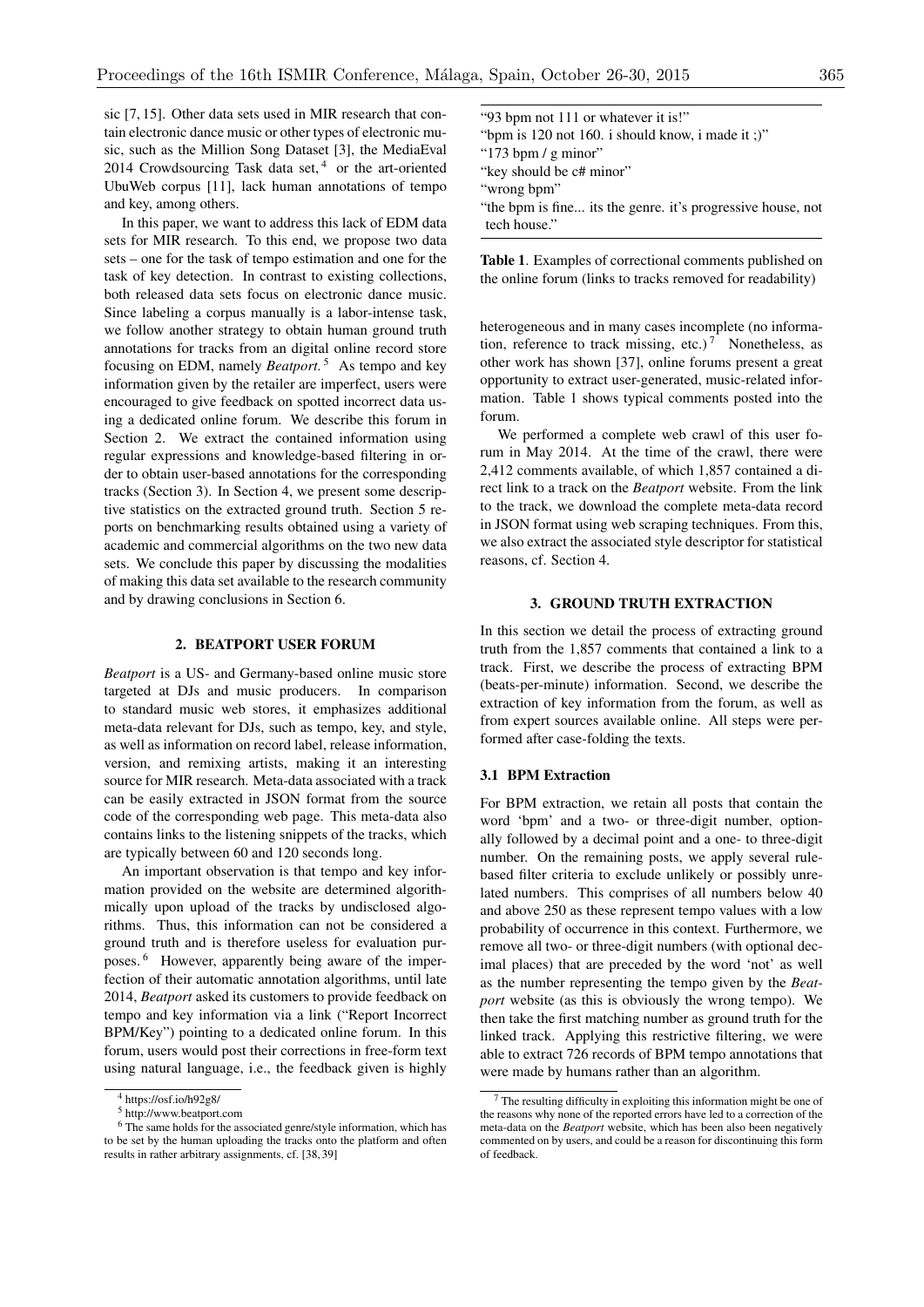From these 726 annotations, we identified duplicate BPM entries for the same IDs (e.g., when different users report a wrong tempo on the website for the same track or when the same user repeatedly urges to incorporate a suggestion made before). Furthermore, we use audio fingerprinting as well as manual inspection in order to map duplicate audio files with different IDs to one single ID (9 files). This joint information on duplicates is used to substantiate the tempo annotation: if there is more than one tempo correction available per track, we put all candidates with the same tempo (within  $\pm 4\%$ ) into a bin and consider the mean of all tempo candidates within the bin that contains the absolute majority (*>* 50%) as the correct annotation. If no such bin exists, the track is rejected. Since this was only the case for one file, we manually set the correct tempo for this file. This way 61 entries, including the 9 files with same audio but different IDs, were removed. In total, 42 resulting ground truth annotations are based on multiple sources. We further removed one file because the linked mp3 sample was no longer available. After this procedure, we obtain a human-annotated data set of 664 distinct electronic music tracks.

#### 3.2 Key Extraction

A similar process was carried out on the same data, in order to extract user corrections on *Beatport*'s key tags. Additionally, we found three independently annotated sources that use the *Beatport* database for software benchmarking.

# *3.2.1 User Forum*

In the 1,857 posts that contained a link to a track, we filter all that contain the sequences 'mixed-in-key,' 'mixed in key,' 'mik,' and 'melodyne' in order to exclude posts reporting on other algorithm's outputs. In the remaining posts, we search for occurrences of the regular expression  $[a-q](\s*(\#b|sharp|flat))$ ? $\s*(min|maj)(or)$ ? where *\*s represents the class of whitespace characters. Additionally, all occurrences of this expression preceded by the word 'not' are excluded as well as matches that represent the same key as the key indicated in the *Beatport* meta-data (which, again, is obviously wrong).

After processing, we found a total of 404 key corrections which can be regarded as ground truth. In this group we found 15 duplicates and one track which is no longer available, leaving us with a total of 388 global-key annotations.

#### *3.2.2 DJ Endo Labels*

In order to compare different commercial key detection approaches, *DJ Endo* has published two online reports with different samples from *Beatport* that are built on his own ground truth annotations. For the first report  $(2011)$ ,  $^8$  he annotates 100 songs, providing a (slightly truncated) GIF image file of the list. This image contains 99 items (one of which is a duplicate) with artist name, song title, his personal annotation, and the predictions of *Mixed-In-Key* and *Beatport*. We used OCR software to convert this list to

a spreadsheet in order to obtain the human labels and access to the audio excerpts from the *Beatport* website. Using a simple script that queries the *Beatport* search page for artist and title, we retrieve the meta-data of candidate tracks. In case artist and title match perfectly, they are assigned, in case there are multiple candidates (e.g., different remix versions), a manual assignment to the correct version is done. Ultimately, this allowed us to obtain 92 out of the unique 98 tracks in the list image.

In the second report  $(2013)$ , <sup>9</sup> DJ Endo makes a more exhaustive comparison between 7 different key estimation applications, including the *Beatport* database. The track list holds a total of 119 songs, 19 of which come from *YouTube* videos, while 7 tracks are listed without any link or *Beatport* key tag. We have excluded these 26 items, obtaining a batch of 93 songs with ground truth and links to the *Beatport* samples.

#### *3.2.3 DJTechTools Labels*

A third internet source  $(2014)$ <sup>10</sup> provides ground truth from human consensus for another 60 tracks. Besides the manual annotations and the *Beatport* key tags and links, 10 commercial products are evaluated.

Two of the annotations in this collection provide two key estimates per track. These have been checked and reduced to a single key manually by one of the authors, to fit with the rest of the collection.

#### *3.2.4 Unification*

With all these sources added together, we obtain a compound data set with 633 annotated tracks. However, we found a total of 29 duplicates among the different sources. In all cases, the different sources agree on the reported key, giving evidence that our approach is working (see also Section 6). This leaves us with a global-key detection data set of 604 EDM excerpts.

# 4. DATA SET CHARACTERISTICS

In this section we want to analyze the newly obtained data sets. To this end, we present descriptive statistics and also utilize the style information extracted from the *Beatport* meta-data. Please note that this style information does not represent a consistently annotated ground truth but merely serves as a broad reference to estimate the characteristics of the data sets.

#### 4.1 Tempo Data Set Statistics

The Tempo data set contains tempo ground truth for 664 samples. Table 2 provides descriptive statistics for the samples within the different *Beatport* styles. The table contains the corresponding number of samples as well as the minimum, the maximum, the mean  $(\bar{x})$ , the median  $(\tilde{x})$ and the standard deviation ( $\sigma$ ) of the tempo annotations for each individual style. The extracted tempo ground truth

<sup>8</sup> http://blog.dubspot.com/dubspot-lab-report-mixed-in-key-vs-beatport

<sup>9</sup> http://blog.dubspot.com/endo-harmonic-mixing-key-detectionanalysis

<sup>10</sup> http://www.djtechtools.com/2014/01/14/key-detection-softwarecomparison-2014-edition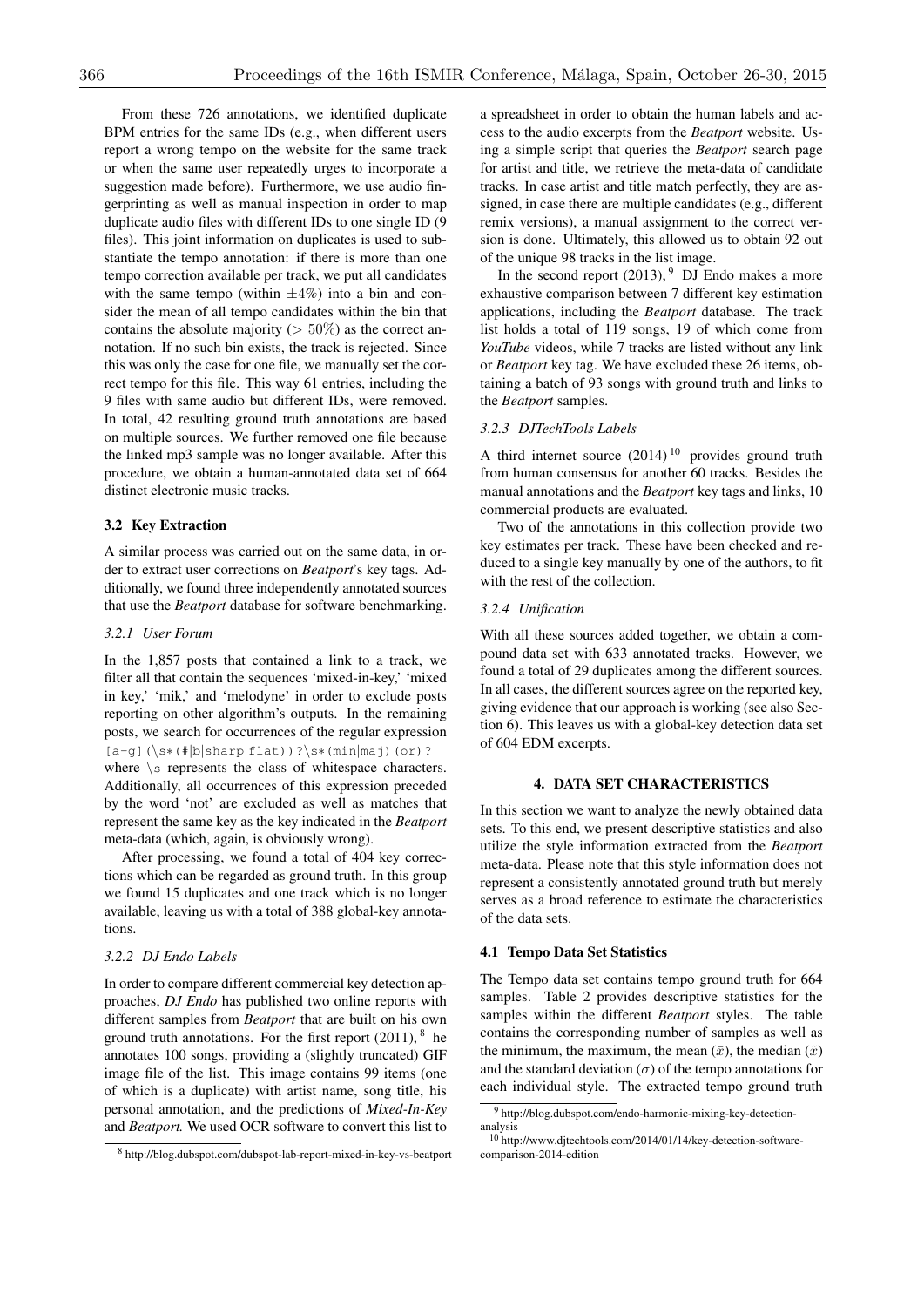| style               | #              | $\bar{x}$ | $\tilde{x}$ | $\sigma$ | min   | max   |
|---------------------|----------------|-----------|-------------|----------|-------|-------|
| reggae-dub          | $\overline{2}$ | 70.0      | 70.0        | 0.0      | 70.0  | 70.0  |
| chill-out           | 15             | 88.3      | 80.0        | 27.0     | 53.0  | 173.0 |
| indie-dance-nu-dsc. | 11             | 97.9      | 99.0        | 16.6     | 80.0  | 123.0 |
| hip-hop             | $\overline{2}$ | 107.5     | 107.5       | 32.5     | 75.0  | 140.0 |
| glitch-hop          | 17             | 109.9     | 110.0       | 26.9     | 80.0  | 174.0 |
| deep-house          | 24             | 120.1     | 122.0       | 8.3      | 82.0  | 126.0 |
| house               | 23             | 120.3     | 126.0       | 26.9     | 58.0  | 174.0 |
| tech-house          | 22             | 123.8     | 126.0       | 5.3      | 107.0 | 130.0 |
| techno              | 61             | 126.1     | 126.0       | 13.7     | 63.5  | 180.0 |
| minimal             | 8              | 126.8     | 127.5       | 1.6      | 123.0 | 128.0 |
| progressive-house   | 19             | 126.8     | 128.0       | 8.4      | 96.0  | 140.0 |
| electronica         | 54             | 127.2     | 129.0       | 32.7     | 64.0  | 180.0 |
| dj-tools            | 9              | 128.0     | 126.0       | 21.0     | 93.0  | 175.0 |
| electro-house       | 22             | 129.4     | 128.0       | 21.7     | 63.0  | 175.0 |
| funk-r-and-b        | 1              | 135.0     | 135.0       | 0.0      | 135.0 | 135.0 |
| hard-dance          | 8              | 135.1     | 148.0       | 27.2     | 90.0  | 171.4 |
| dubstep             | 76             | 135.2     | 140.0       | 23.7     | 70.0  | 180.0 |
| breaks              | 26             | 138.9     | 140.0       | 14.4     | 83.5  | 170.0 |
| trance              | 74             | 140.3     | 140.0       | 7.3      | 130.0 | 199.0 |
| psy-trance          | 34             | 143.6     | 146.5       | 17.2     | 85.0  | 190.0 |
| pop-rock            | 3              | 144.0     | 130.0       | 21.2     | 128.0 | 174.0 |
| drum-and-bass       | 139            | 162.0     | 173.0       | 28.0     | 80.0  | 180.0 |
| hardcore-hard-tech. | 14             | 174.6     | 171.2       | 14.7     | 140.0 | 200.0 |
| all                 | 664            | 136.7     | 140.0       | 28.3     | 53.0  | 200.0 |

Table 2. Statistics for the *GiantSteps* Tempo data set per style (#...number of examples,  $\bar{x}$ ...mean BPM value,  $\tilde{x}$ ...median,  $\sigma$ ...std.dev.).



Figure 1. Distribution of BPM values in the Tempo set.

ranges from 53 to 200 BPM. Figure 1 contains a histogram of all BPM values in the data set. It reveals that most of the values are between 120 and 150 BPM, furthermore a peak between 170 and 180 BPM is apparent. This peak can most likely be attributed to the style *drum-and-bass* ( $\bar{x} = 162$ BPM,  $\tilde{x} = 173$  BPM), which makes up 20.9 % of all samples. This style is known for very high tempos (above 160 BPM) and seems to be a challenging and error prone task for beat and tempo estimation algorithms due to its syncopated beat structure. The evaluation of different tempo estimation approaches presented in Section 5 supports this theory. We argue that *Beatport*'s algorithmic issues with this genre, apart from the style's popularity, are the reason that many incorrect estimates were found by users and reported. Figure 2 visualizes the distribution of the different *Beatport* styles in the data set by means of a histogram.



Figure 2. Histogram of tracks per style in the Tempo set.



Figure 3. Distribution of keys in the Key data set.

## 4.2 Key Data Set Statistics

The Key data set contains 604 tracks with ground truth. Table 3 presents some simple statistics, including number of excerpts per subgenre, percentage of major and minor keys and most frequent key. 84.8% of the data set is in minor. Figure 3 shows the distribution of the corpus by tonal centers. The most frequent key is *Fm*, closely followed by *Cm* and *Gm*. Overall the distribution of tonics is relatively balanced. This is possibly related to the modes of production of these styles of music.

Figure 4 presents a histogram of tracks arranged by *Beatport* genre tags. We observe that these are unevenly distributed, with 344 excerpts (57%) pertaining to different "house" styles, whereas other subgenres and categories are underrepresented, with only 3 to 6 tracks each (funk and r&b, glitch-hop, hard-dance, hardcore, hip-hop, psytrance, reggae/dub, and dj-tools).

# 5. BENCHMARKING

In this section we provide benchmarking results for both academic and commercial approaches on both data sets to estimate the performance of current methods as well as getting an impression of the "difficulty" of the data sets.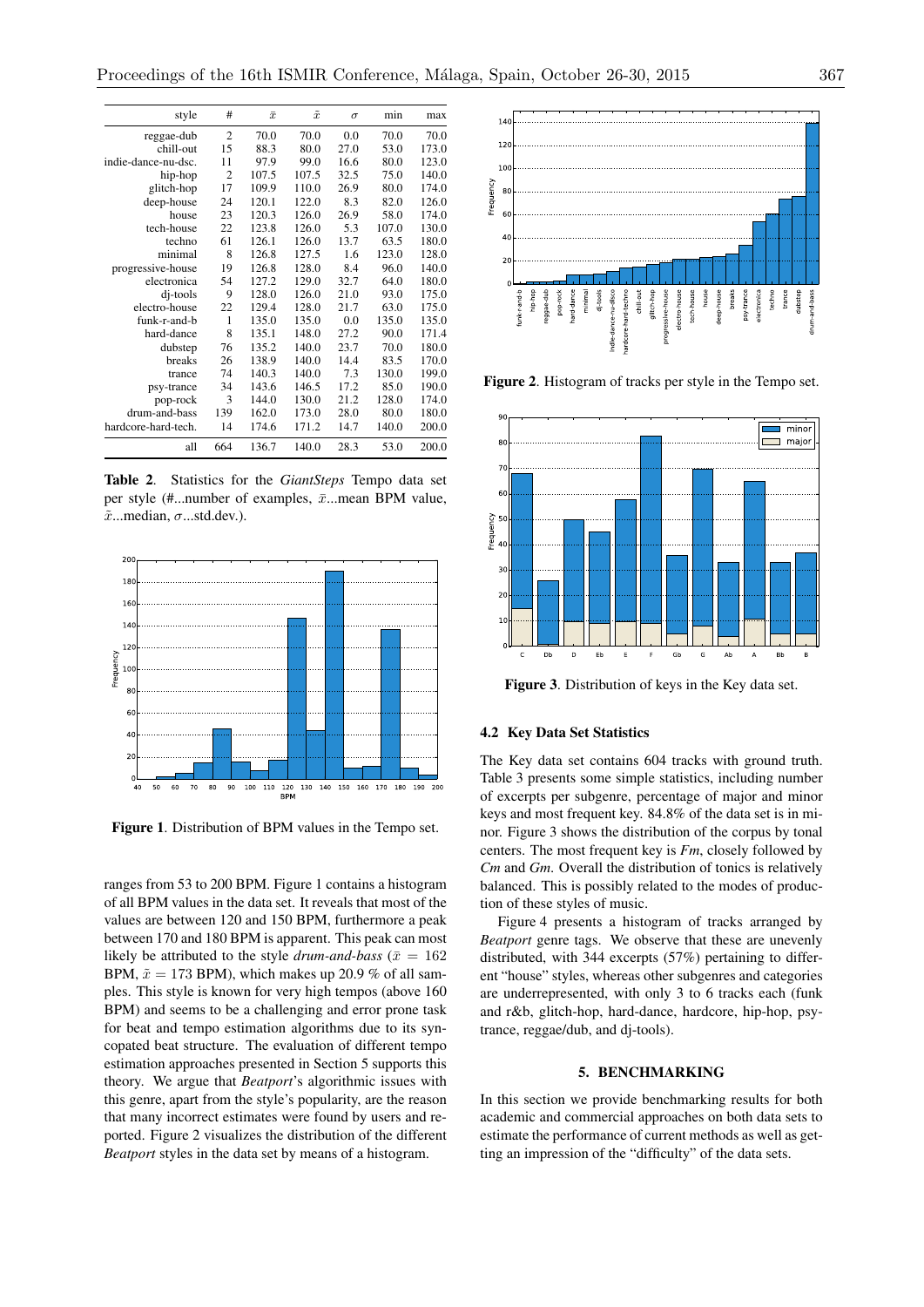| style               | #              | maj $(\%)$ | $min(\%)$ | most freq. key $(\% )$ |
|---------------------|----------------|------------|-----------|------------------------|
| breaks              | 14             | 28.6       | 71.4      | C(21.0)                |
| chill-out           | 11             | 36.3       | 63.6      | Em, Dm, Ab (18.1)      |
| deep-house          | 77             | 5.2        | 94.8      | Cm(13.0)               |
| dj-tools            | 3              | 33.3       | 66.7      |                        |
| drum-and-bass       | 38             | 18.4       | 81.6      | Gm (28.9)              |
| dubstep             | 22             | 9.1        | 90.9      | Fm(22.7)               |
| electro-house       | 51             | 9.8        | 90.2      | Fm(25.5)               |
| electronica         | 20             | 20.0       | 80.0      | Fm(20.0)               |
| funk-r-and-b        | 3              | 0.0        | 100.0     |                        |
| glitch-hop          | 6              | 20.0       | 80.0      | Gm(15.0)               |
| hard-dance          | $\overline{4}$ | 0.0        | 100.0     | Gbm (50.0)             |
| hardcore-hard-tech. | 3              | 33.3       | 66.7      |                        |
| hip-hop             | $\overline{4}$ | 0.0        | 100.0     | Em(50.0)               |
| house               | 47             | 17.0       | 83.0      | Gm, Cm (12.8)          |
| indie-dance-nu-dsc. | 14             | 21.4       | 78.6      |                        |
| minimal             | 11             | 0.0        | 100.0     | Em, Am (27.3)          |
| pop-rock            | 7              | 57.1       | 42.9      | Gm (42.9)              |
| progressive-house   | 88             | 21         | 67        | Am $(12)$              |
| psy-trance          | 5              | 0.0        | 100.0     | Fm(40.0)               |
| reggae-dub          | 3              | 33.3       | 66.7      |                        |
| tech-house          | 81             | 12.4       | 87.6      | Dm (14.9)              |
| techno              | 34             | 17.6       | 82.4      | Cm(17.6)               |
| trance              | 58             | 12.0       | 88.0      | Fm(24.1)               |
| all                 | 604            | 15.2       | 84.8      | Fm(12.0)               |

Table 3. Statistics for the *GiantSteps* Key data set per style (number of examples, percentage of major and minor keys, most frequent key)



Figure 4. Histogram of tracks per style within the *GiantSteps* Key data set.

#### 5.1 *GiantSteps* Tempo Data Set

Common in tempo estimation tasks, results are provided as accuracies within a *±*4% tolerance window. *Accuracy1* considers an estimate to be correct if it is within *±*4% of the true tempo. *Accuracy2* also considers an estimate to be correct if it is within *±*4% of either a third, half, double or triple of the true tempo, thus being permissive of so-called octave errors.

# *5.1.1 Algorithms*

As a *baseline* we evaluate the annotations created by *Beatport*'s undisclosed algorithm, obtained by evaluating the tempo annotations that were initially reported as incorrect. We expect very low values from this strategy, as the data set consists only of cases where *Beatport* has given wrong estimates. However, the results are not trivially all zero, as the tolerance window allows for correct results if only minor deviations were corrected, as well as for corrections of octave errors.

In terms of academic algorithms we evaluate the tempo estimation approaches by Davies and Plumbley [14], Böck et al. [4], Gkiokas et al. [21], Percival and Tzanetakis  $[34]$ , and Hörschläger et al.  $[28]$ . As a reference for non-academic algorithms we evaluate tempo estimators shipped with popular DJ tools, namely *Cross DJ Free*, <sup>11</sup> *Deckadance v2 (trial)*, <sup>12</sup> *Traktor 2 PRO*, <sup>13</sup> and *Rekordbox v3.2.2.* <sup>14</sup> We argue that those estimators are tailored to EDM and therefore should be able to perform well on this data set.

The commercial products typically enable (or require) the user to set an output range for BPM prediction, as a means of dealing with octave errors. *Deckadance* offers to choose among a predefined set of lower bounds of which we selected 80 BPM. In the *Traktor* option pane, the user can choose between a predefined set of tempo ranges. We decided to evaluate two ranges: 88-175 and 60-200 BPM. Similarly, for *CrossDJ*, we chose the 75-150 BPM setting as this is the best match for the given BPM distribution. The research algorithm by Böck et al. [4] also allows to set an arbitrary range. To compare to some of the range presets in commercial products, we evaluate the ranges 50- 240, 95-190, and 88-175 BPM.

## *5.1.2 Results*

Table 4 reports the obtained tempo accuracy values for all algorithms. As expected, commercial products outperform research algorithms, however none of the approaches exceeds 77% in terms of accuracy1. One important finding of more detailed investigations on a per-style level is that the proper choice of the output tempo range has a considerable influence on the accuracy for the style drum-and-bass. For instance, the algorithm by Böck et al. has a known deficiency when dealing with syncopated beats, thus, yielding only acceptable performance on drum-and-bass when being restricted to the 95-190 BPM range. Due to the fact that drum-and-bass makes up 20.9% of the collection, improvements in this style have a significant impact on the overall accuracy. This is further evidenced by [28], where performance is boosted through style-specific output ranges.

#### 5.2 *GiantSteps* Key Data Set

The evaluation method follows the MIREX standard in key estimation tests. It assigns different weighting factors to different types of errors, depending of the proximity of the estimated key to the ground truth (fifth, relative, or parallel keys), and an overall weighted score. <sup>15</sup>

<sup>11</sup> http://www.mixvibes.com/products/cross

<sup>12</sup> http://www.image-line.com/deckadance/

<sup>13</sup> http://www.native-instruments.com/products/traktor/dj-

software/traktor-pro-2/

<sup>14</sup> http://rekordbox.com

<sup>15</sup> http://www.music-ir.org/mirex/wiki/2015:Audio Key Detection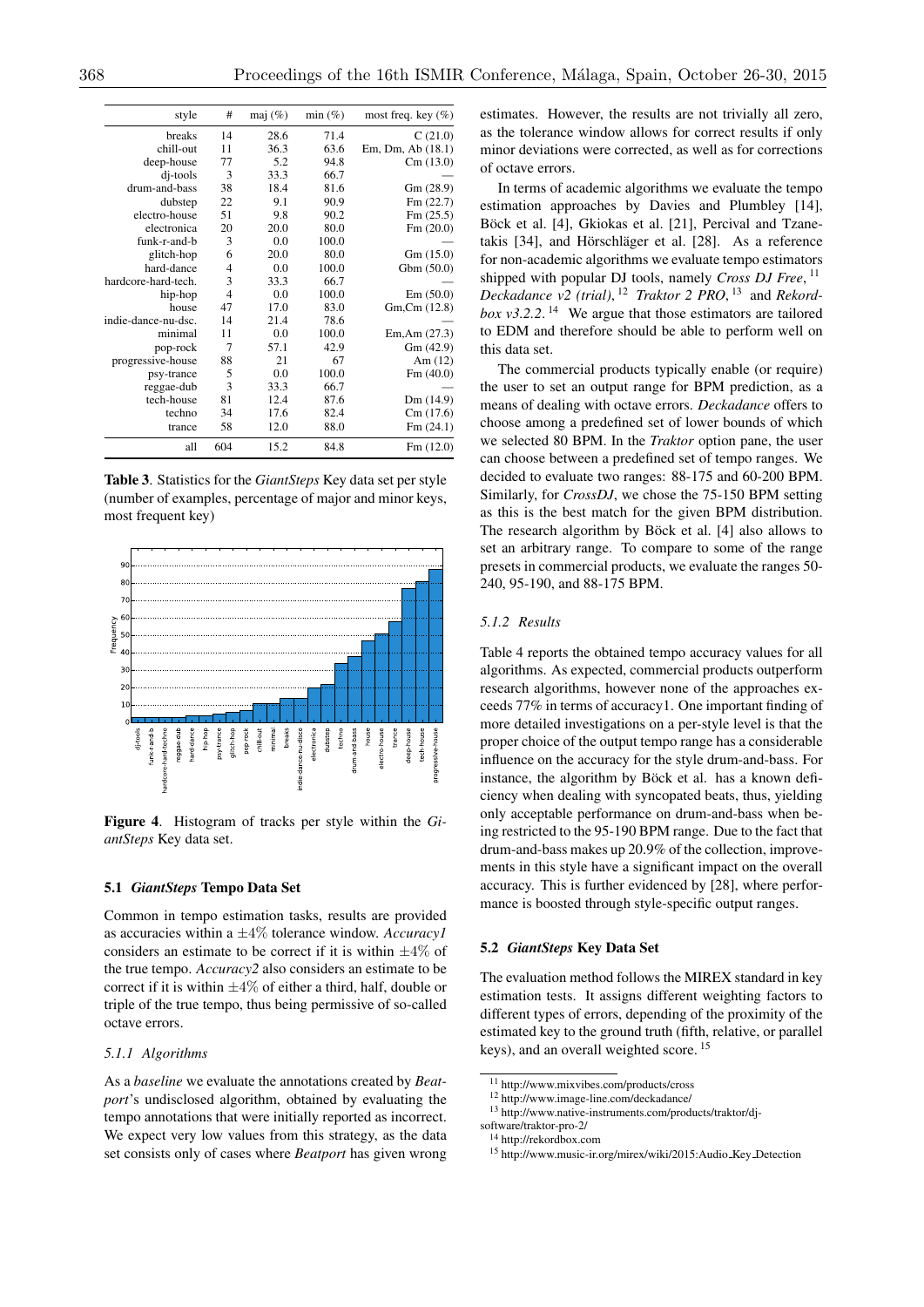|                           | accuracy1 | accuracy2 |
|---------------------------|-----------|-----------|
| Beatport                  | 4.819     | 23.795    |
| Davies, Plumbley [14]     | 29.367    | 48.042    |
| Böck et al. [4] (50-240)  | 56.325    | 88.253    |
| Böck et al. [4] (95-190)  | 76.506    | 86.597    |
| Böck et al. [4] (88-175)  | 69.289    | 85.693    |
| Gkiokas et al. [21]       | 58.886    | 82.380    |
| Percival, Tzanetakis [34] | 51.355    | 88.404    |
| Hörschläger et al. [28]   | 75.000    | 82.831    |
| Deckadance (80+)          | 57.681    | 81.627    |
| $CrossDJ (75-150)$        | 63.404    | 90.211    |
| <b>Traktor</b> (60-200)   | 64.608    | 88.705    |
| Traktor (88-175)          | 76.958    | 88.705    |
| Rekordbox                 | 74.548    | 89.157    |

**Table 4.** Tempo estimation accuracies within a  $\pm 4\%$  window for evaluated algorithms. BPM range restrictions in parentheses, if applicable.

## *5.2.1 Algorithms*

On top of the *Beatport* annotations that serve as a baseline, we evaluate five different key estimation algorithms: two academic algorithms, namely *Queen Mary*'s Key Detector (QM-Key) [9] and *UPF's Essentia* key extractor [5], and three popular solutions, namely *KeyFinder*, <sup>16</sup> an opensource application by Sha'ath [36], the commercial software *Mixed-In-Key* 7, <sup>17</sup> and the online service/app *Rekordbox v3.2.2*. These applications are regarded trustworthy options for key detection within the EDM community.

*KeyFinder* is an application that allows the user to tweak the parameters of the algorithm, providing a single estimate per track. We use the default settings. On the other hand *Mixed-in-Key 7* and *Rekordbox* have a sealed approach and do not give the user any configuration option.

#### *5.2.2 Results*

Table 5 shows the results of the different algorithms on the key data set. If we look at the *Beatport* annotations, less than a third of the annotations match the ground truth (29.1%). However, it should be recalled that the majority of the collection (388 tracks) has been collected from reported mistakes in the *Beatport* forum, so the amount of correct keys is consequently very low. <sup>18</sup>

From the algorithms in the evaluation, we observe that the two academic algorithms perform poorly on this repertoire, very close to the baseline provided by the *Beatport* key tags, especially *Essentia*.

The two undisclosed approaches yield the best results, with *Rekordbox* providing 71.85% of correct estimations and a weighted score of 79.55 points. In any case, the experiment shows that there is room for improvement of the task in this specific repertoire.

|                                             | corr.                   | 5th                    | rel.                 | par.                 | other                  | weigh.                  |
|---------------------------------------------|-------------------------|------------------------|----------------------|----------------------|------------------------|-------------------------|
| <b>Beatport</b>                             | 29.14                   | 21.52                  | 8.77                 | 19.20                | 21.36                  | 46.37                   |
| $QM$ -Key $[9]$<br>Essentia [5]             | 39.40<br>30.46          | 16.89<br>17.55         | 13.41<br>11.09       | 5.13<br>11.42        | 25.17<br>29.47         | 52.90<br>44.85          |
| KeyFinder [36]<br>Mixed-In-Key<br>Rekordbox | 45.36<br>67.22<br>71.85 | 20.69<br>9.27<br>10.10 | 6.79<br>5.63<br>3.97 | 7.78<br>5.30<br>7.28 | 19.37<br>12.58<br>6.79 | 59.30<br>74.60<br>79.55 |

Table 5. MIREX-style scores on the Key set with results from different algorithms.

#### 6. CONCLUSIONS

We have presented two new data sets for tempo and key estimation in electronic dance music with 664 and 604 examples, respectively. The annotations have been automatically extracted from human feedback. In order to confirm the correctness of the labels, we have inspected randomly selected 15% of the annotations manually and found them all to be correct. In order to make this data set available to the community, we offer the annotations for download on a dedicated web page alongside scripts to retrieve the corresponding audio files from *Beatport* (and a backup location in case files change or are removed) and the original data including the crawl from the user forum and the code to extract the ground truth. <sup>19</sup> Since we performed rather restrictive filtering, a semi-automatic approach, for instance, would allow to extract even more ground truth labels for future work.

From the benchmarking results, we can see that there is still room for improvement for MIR algorithms. Although the data set is biased towards examples that are hard to classify specifically for the *Beatport* algorithms, these results challenge the stereotypical view on EDM as being "trivial cases". Commercial algorithms are ahead of research-oriented multi-purpose algorithms for both tempo and key estimation as they are likely optimized for EDM. We can conclude that academic algorithms still need to be improved in order to meet the characteristics of EDM, something we wish to contribute to with the publication of these new data sets.

#### 7. ACKNOWLEDGMENTS

This work is supported by the European Union Seventh Framework Programme FP7 / 2007-2013 through the GiantSteps project (grant agreement no. 610591).

#### 8. REFERENCES

- [1] A. Aljanaki, M. Soleymani, F. Wiering, and R. Veltkamp. Mediaeval 2014: A multimodal approach to drop detection in electronic dance music. In *Proc MediaEval Workshop*, 2014.
- [2] A. Barbancho, I. Barbancho, L. Tardón, and E. Molina. *Database of Piano Chords: An Engineering View of Harmony*. Springer, 2013.
- [3] T. Bertin-Mahieux, D. Ellis, B. Whitman, and P. Lamere. The Million Song Dataset. In *Proc 12th ISMIR*, 2011.

<sup>16</sup> http://www.ibrahimshaath.co.uk/keyfinder/

<sup>17</sup> http://www.mixedinkey.com/

<sup>18</sup> As a matter of fact, if we look at the performance of the *Beatport* algorithm on the different sources of ground truth separately, we find that the tracks from the user forum only contain 4.2% of correct predictions, while the manually-annotated expert sources result in about 66% of correct predictions each.

<sup>19</sup> http://www.cp.jku.at/datasets/giantsteps/